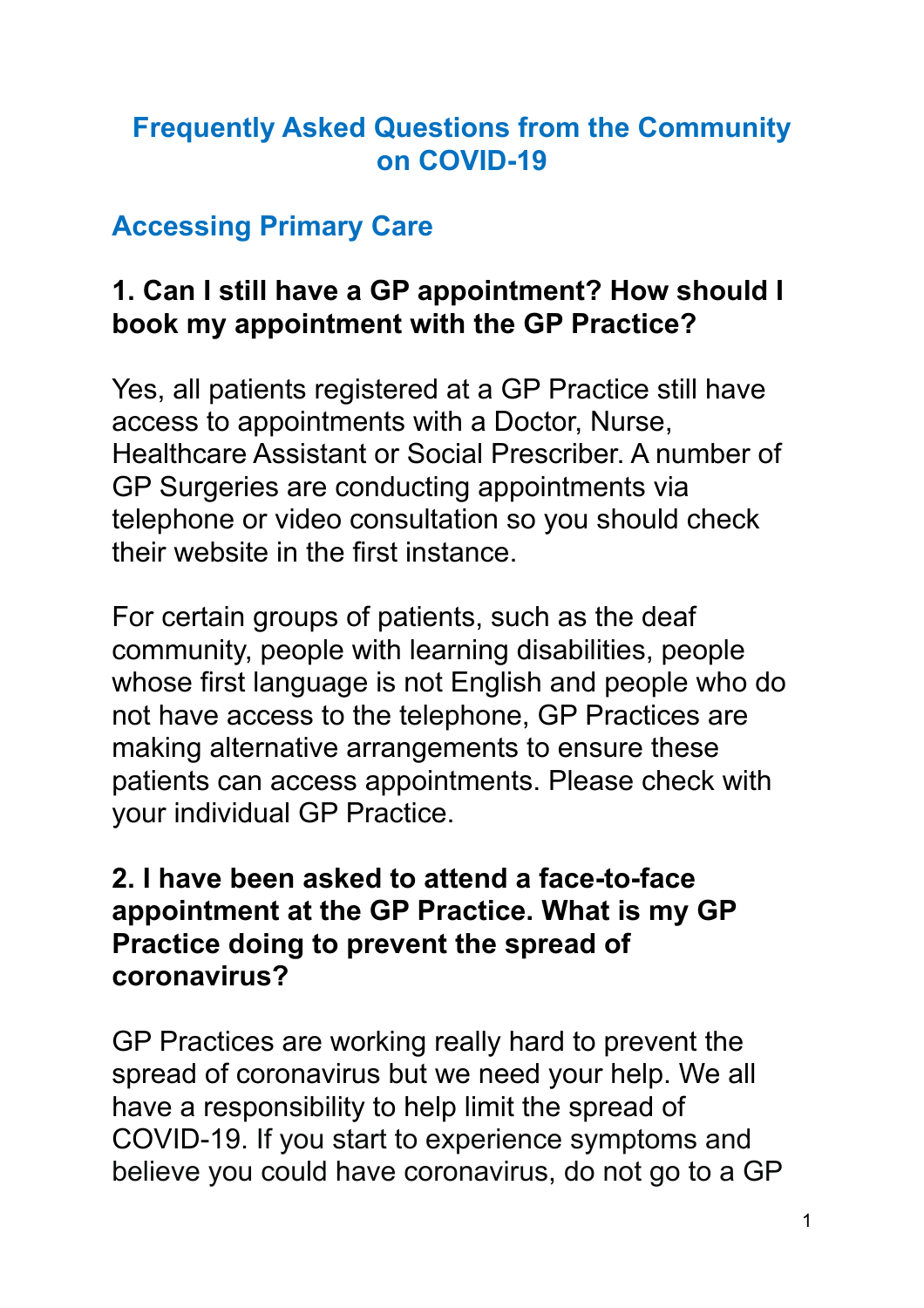surgery, pharmacy or hospital as you could pass the infection to others. Visit [NHS 111 online](https://111.nhs.uk/covid-19/) or call [NHS](https://www.nhs.uk/using-the-nhs/nhs-services/urgent-and-emergency-care/nhs-111/)  [111](https://www.nhs.uk/using-the-nhs/nhs-services/urgent-and-emergency-care/nhs-111/) if you need to speak to someone.

If you do attend your GP Practice, you should follow any instructions given to you by staff at the practice which will include:

- Using hand sanitiser and frequently washing your hands.
- Avoiding touching your face with unwashed hands.
- Maintaining social distancing (making sure that there is at least a metre or two between you and another person).

## **3. Are clinics still running in GP Practices?**

Yes, the majority of essential clinics such as blood taking, wound dressing and baby and child immunisations are still running but you should check with your GP Practice in the first instance.

## **4. I need to register as a patient at a GP Practice, can I still do this?**

Yes, anyone can register at a GP Practice as long as:

- it has capacity to take on new patients
- you live within the practice boundary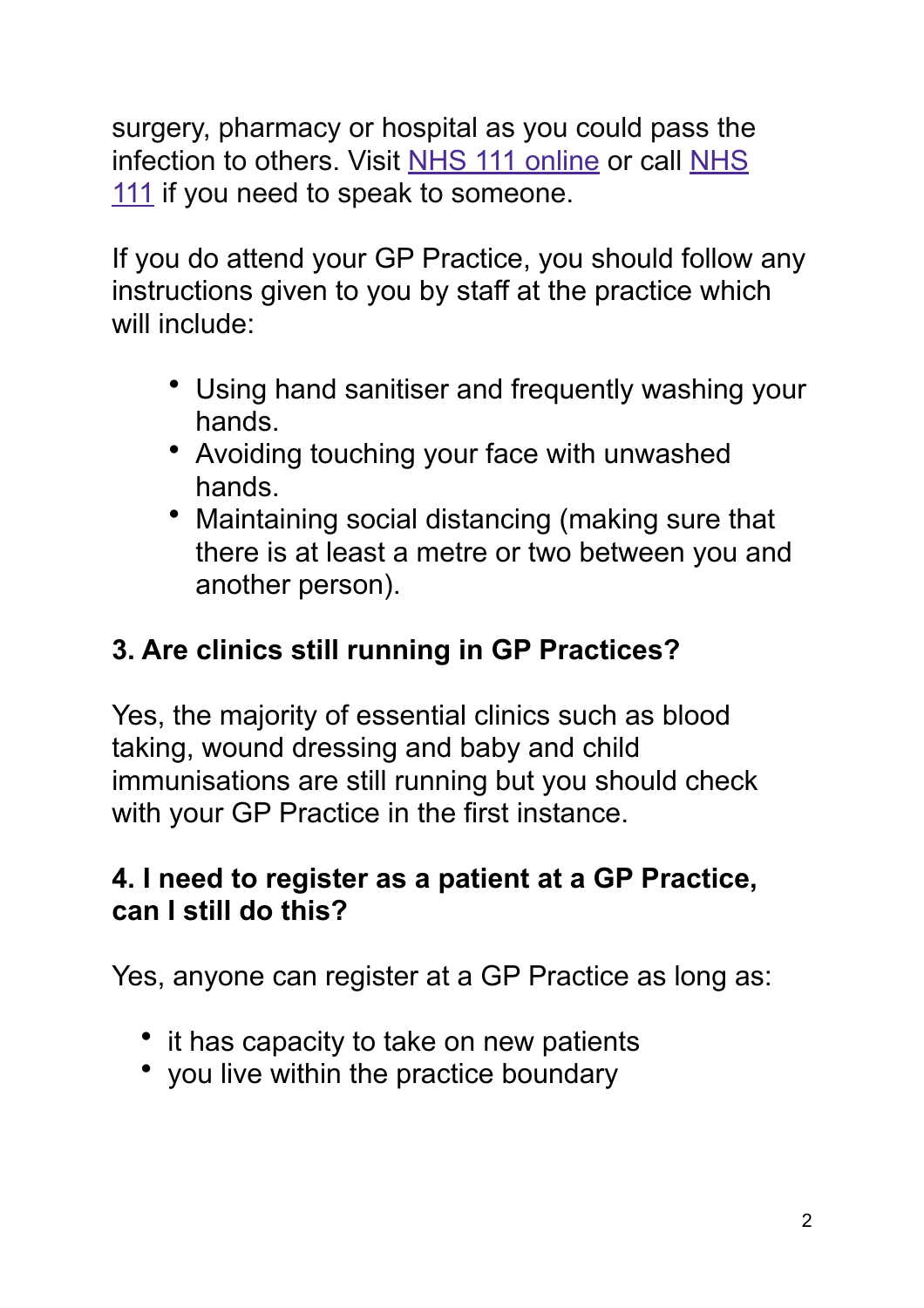Practices will continue to register all patients, including those with no fixed address, asylum seekers, refugees and those who do not have photo identification.

GP Practices are making arrangements so that those seeking to register with a practice do not have to go in physically. For example, you may be asked to send in an application via post or electronically. If a GP Practice conducts online registration, you may be asked to apply online. Please check with the individual GP Practice.

### **5. I use British Sign Language (BSL), how do I access care?**

Where possible, interpreters will be sourced for GP appointments.

However, with the public now being asked to self-isolate where an immediate member of a household presents with symptoms, the pressure to source interpreters will increase, and interpreters themselves maybe unable to support face to face appointments.

To support d/Deaf patients the Clinical Commissioning Group is working to implement a Video Relay Service (VRS) for telephone appointments and Video Relay Interpretation (VRI) for face to face appointments in every Primary Care network.

An NHS 111 British Sign Language (BSL) Service is also available. This is a free service where a BSL interpreter telephones an NHS 111 adviser and relays their conversation with them. [Click here](https://interpreternow.co.uk/nhs111) for more information.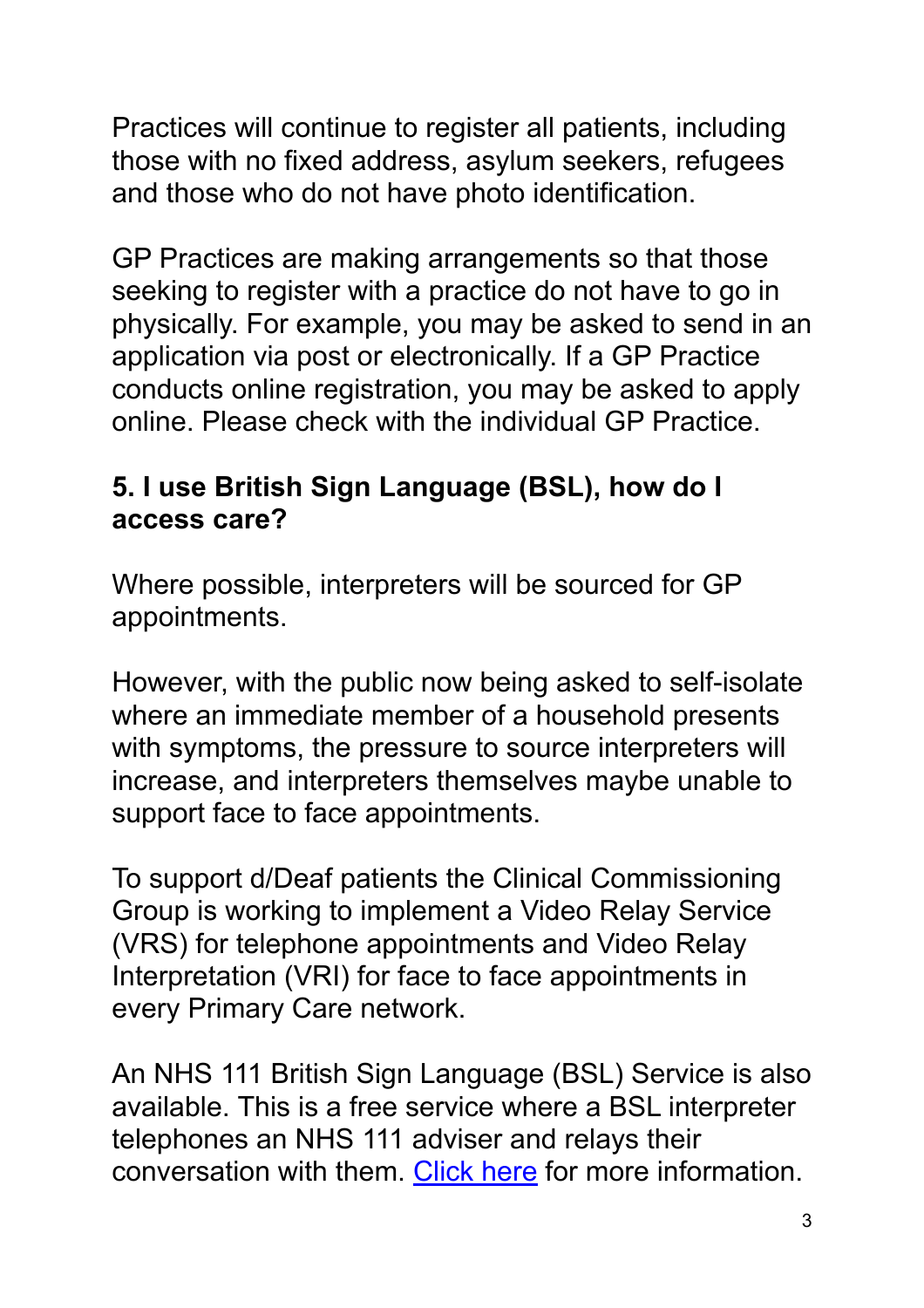### **6. My GP Practice are only doing appointments via telephone, doesn't this go against the Equality Act (2010)?**

A number of GP Practices are seeking to limit the booking of appointments to telephone only to reduce the spread of infection. This change affects a number of patient groups.

Practices have a legal responsibility not to discriminate and to provide appropriate methods of communication. GP Practices are being asked to ensure that they explain to patients how they can access appointments.

## **Community Support**

### **1. I have suspected coronavirus symptoms, what support will I receive from the NHS?**

People self-isolating with suspected coronavirus symptoms will also get regular check-ins from a new NHS 111 online messaging service launched on Saturday 4th April 2020. Once individuals have been through the online assessment, daily texts will be sent to those who have registered their Covid-19 symptoms and left contact details.

Depending on the duration of their isolation, the daily messages will check how people are and ensure that those who need help to get them through that period, receive it.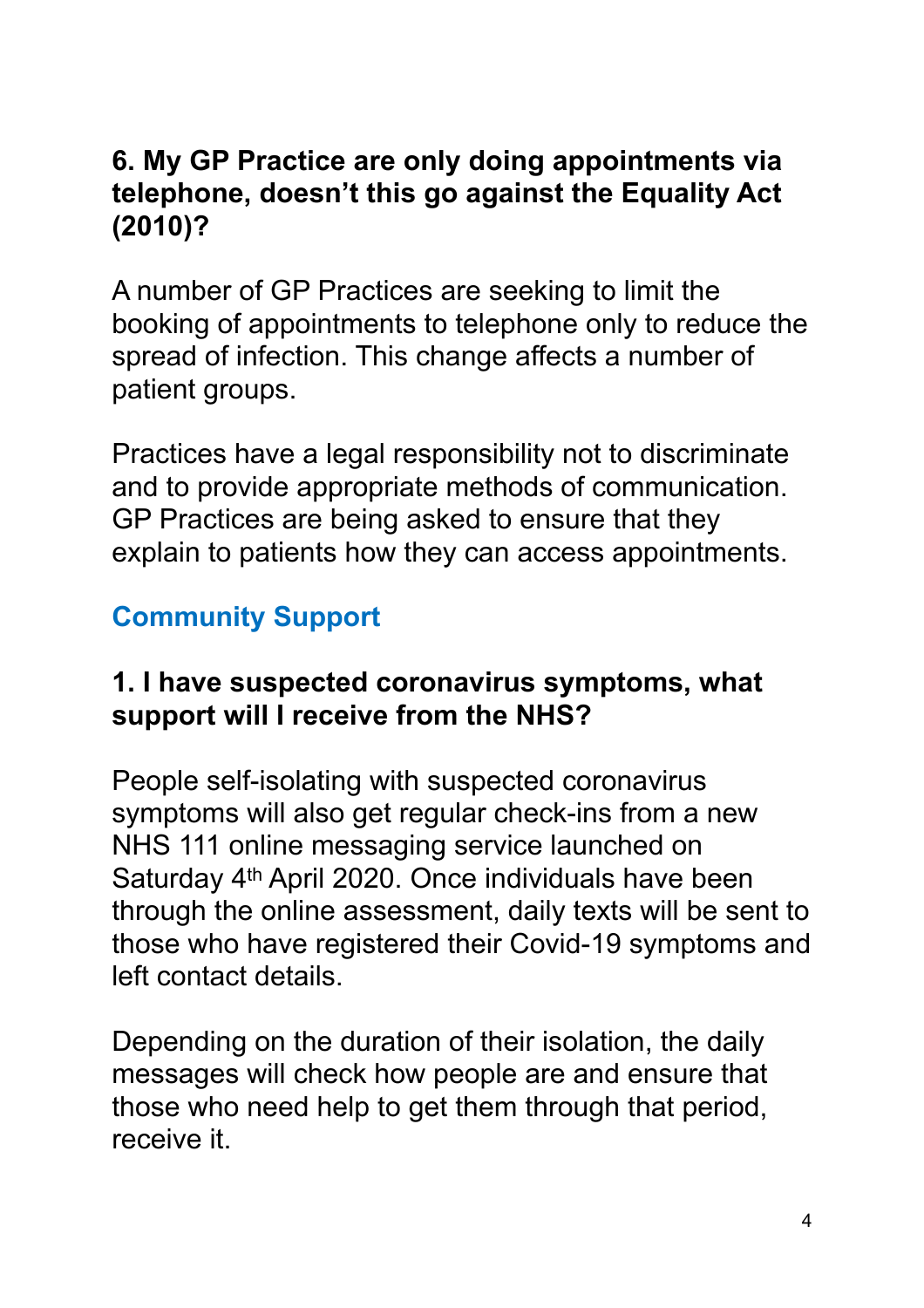## **2. What is a Community Hub, and how can I request support for myself or on behalf of someone else?**

Community Hubs have been launched in each Local Authority area across Sussex, and offer additional help in coping with coronavirus.

The Community Hubs will focus their help on people who do not have an extreme medical condition but may be vulnerable because they are isolated from help, too unwell to buy food or have other pressing difficulties because of coronavirus. Community Hubs also provide a place for people to find out about volunteering opportunities.

You request support yourself or on behalf of someone else using the details below:

## **Brighton and Hove Community Hubs**

Brighton & Hove City Council COVID-19 Community Support Hub.

To request support, please use the online easy to use form if you can, or fill it in on behalf of someone else, so we can keep phone lines free for those with no alternative.

Go to: [new.brighton-hove.gov.uk/coronavirus-covid-19/](http://new.brighton-hove.gov.uk/coronavirus-covid-19/request-help?fbclid=IwAR2ZMjoG7xP88SHoW2_p6Z9POiCfjgpYLLit6KFnfhB1qQx3MIk5xE2teGg) [request-help](http://new.brighton-hove.gov.uk/coronavirus-covid-19/request-help?fbclid=IwAR2ZMjoG7xP88SHoW2_p6Z9POiCfjgpYLLit6KFnfhB1qQx3MIk5xE2teGg)

If you can't get online, you can call: 01273 293117 (it will say you are through to the discretionary health and advice team)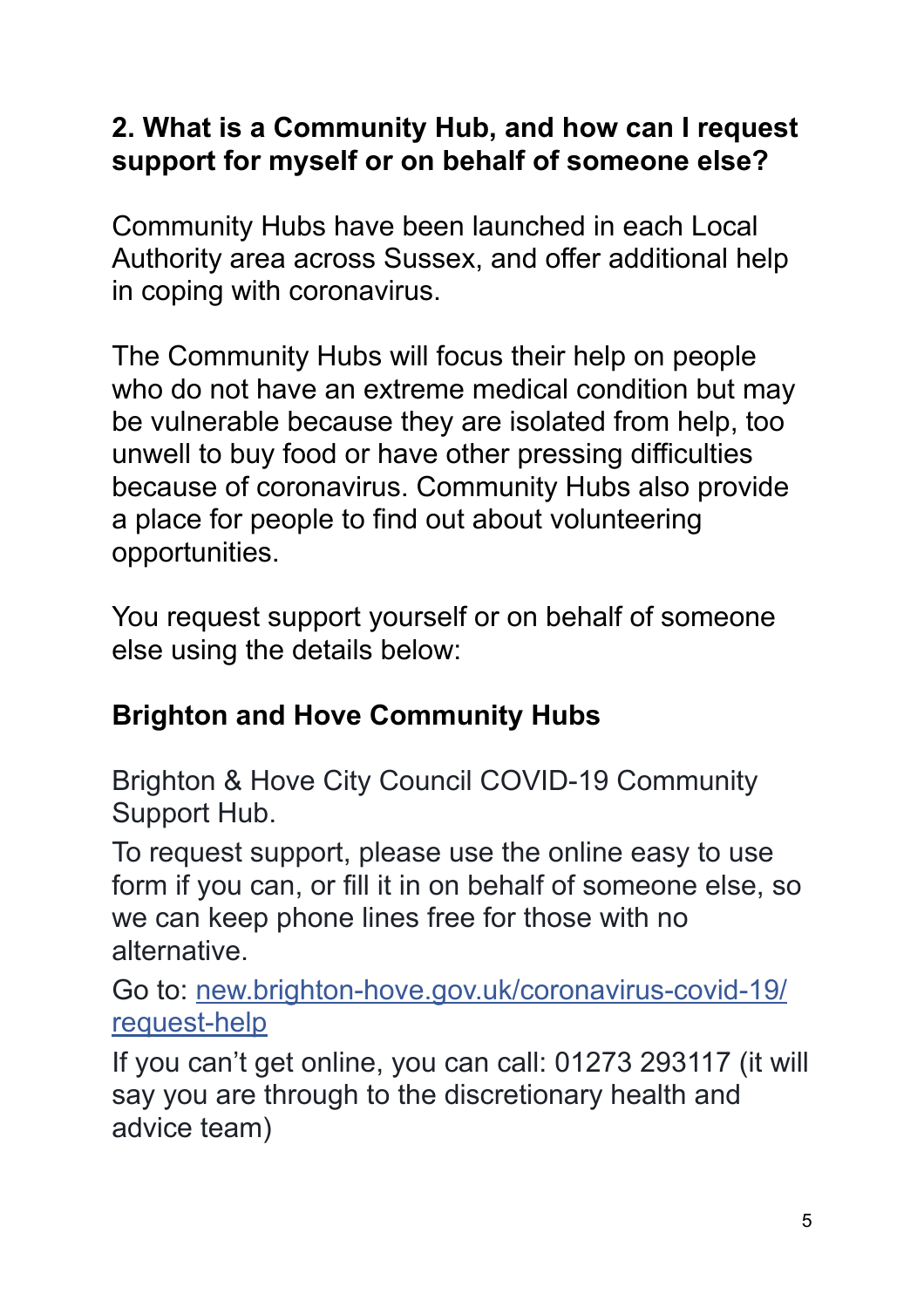For the latest Brighton & Hove City Council information go to: [www.brighton-hove.gov.uk/coronavirus](https://l.facebook.com/l.php?u=http%253A%252F%252Fwww.brighton-hove.gov.uk%252Fcoronavirus%253Ffbclid%253DIwAR0XxX_nqhoMyf2WRydvXL12b9JLkncpjrS1jE1V3nAZMLrON5uMtKZOFEw&h=AT0t7VCB5otN6eghWLi0cQ4ZvCSb77M5c5teywWBvcYUuhIDV3cB7BuNgPE4qGKN9JfMajzlEJaCrDjAuoG3X2MwrBy22jNKa3I5KY-ViaA1A_OYcSEkgBUGyNOi2o2Ei79ewQPSn8K_7K53Yi0BdT1tLigV) Latest health advice from the NHS: [www.nhs.uk/](http://www.nhs.uk/coronavirus?fbclid=IwAR23K-bVr-5oUgobiNvW5Pb5BHtja6K77IKZ3WLqbEEJ9HEUUFMLp8jT-Tg) [coronavirus](http://www.nhs.uk/coronavirus?fbclid=IwAR23K-bVr-5oUgobiNvW5Pb5BHtja6K77IKZ3WLqbEEJ9HEUUFMLp8jT-Tg)

Latest government advice: [www.gov.uk/coronavirus](https://l.facebook.com/l.php?u=https%253A%252F%252Fwww.gov.uk%252Fcoronavirus%253Ffbclid%253DIwAR3-msPZIY9QQPcOYYrH1GTge331Jakl8Whi0pvALQDElO2UKxGml5J_0HQ&h=AT0rYLz7xNfCzld4K9bfzUivjEb5CCFW1sLf-zj-BqHvPfzNT1clsjbCeLRu0UihsoTsPBjSWt8FCCcIiLrLhoqLjlkP5f0r_l8QXN0kF6Pkx3khk5CetMCvPSLiUCofPomE8zA_F5Sq20yOltvHJ2Jzjfl0)

## **East Sussex Community Hubs**

Contact details for the Community Hubs in East Sussex are below:

[Eastbourne Community Hub Website](https://www.lewes-eastbourne.gov.uk/community/covid-19/)  Eastbourne Community Hub Telephone: 01323 679722

**[Hastings Community Hub Website](https://www.hastings.gov.uk/my-council/covid19/help/)** Hastings Community Hub Telephone: 01424 451019

[Lewes Community Hub Website](https://www.lewes-eastbourne.gov.uk/community/covid-19/)  Lewes Community Hub Telephone: 01273 099956

[Rother Community Hub Website](https://www.rother.gov.uk/news/coronavirus-covid-19-community-support/)  Rother Community Hub Telephone: 01424 787000 (option 4)

[Wealden Community Hub Website](https://www.wealden.gov.uk/news-and-events/coronavirus-covid-19-latest/community-support/) Wealden Community Hub Telephone: 01323 443322

## **West Sussex Community Hubs**

Contact the West Sussex Community Support Team:

[West Sussex Community Support Team Website](https://www.westsussex.gov.uk/leisure-recreation-and-community/supporting-local-communities/community-hub-covid-19/#overview)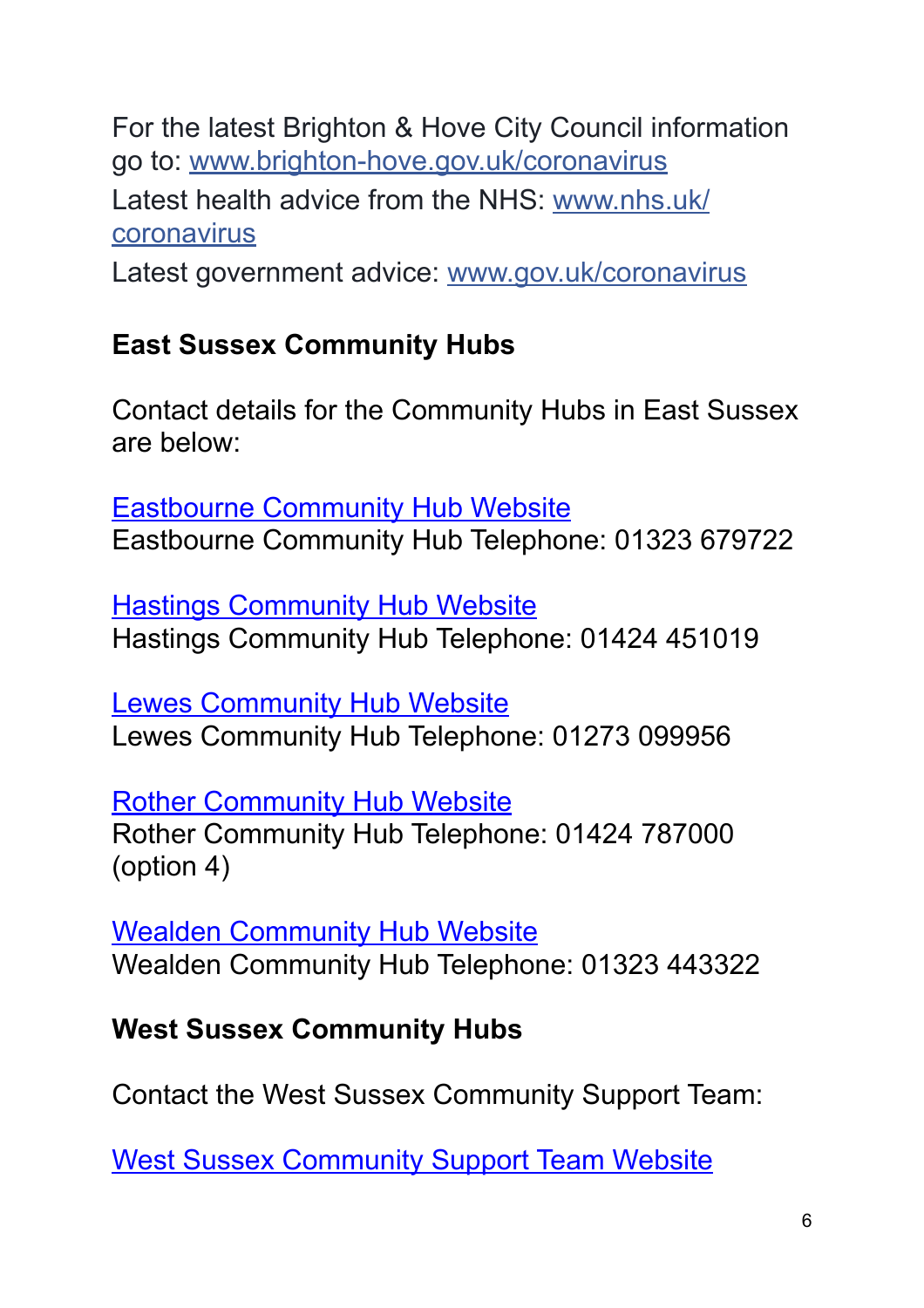West Sussex Support Team Telephone: 033 022 27980 (Lines are open 8.00am - 8.00pm)

## **3. How can I volunteer to support my community?**

The NHS Volunteer Responders Programme has been set up to support the NHS and the care sector during the COVID-19 outbreak. NHS Volunteer Responders can be called on to do simple but vital tasks such as:

- delivering medicines from pharmacies;
- driving patients to appointments;
- bringing them home from hospital;
- or making regular phone calls to check on people isolating at home.

Members of the public can sign up quickly and easily at [goodsamapp.org/NHS](https://www.goodsamapp.org/NHS) to become. You can read the NHS Volunteer Responders FAQs [online here](https://www.goodsamapp.org/assets/pdf/GoodSAMNHSVolunteerinFAQs.pdf).

ID checks will be carried out for all volunteers. Patient transport drivers will need an enhanced DBS check and will receive additional guidance. Volunteers will receive guidance, including on social distancing rules to ensure the group being asked to shield themselves is protected.

# **Community Pharmacies**

# **1. How do I get my repeat prescription?**

Most pharmacies are still open and repeat prescriptions should be available as usual. It is important to only request your medicines when they are running low (e.g.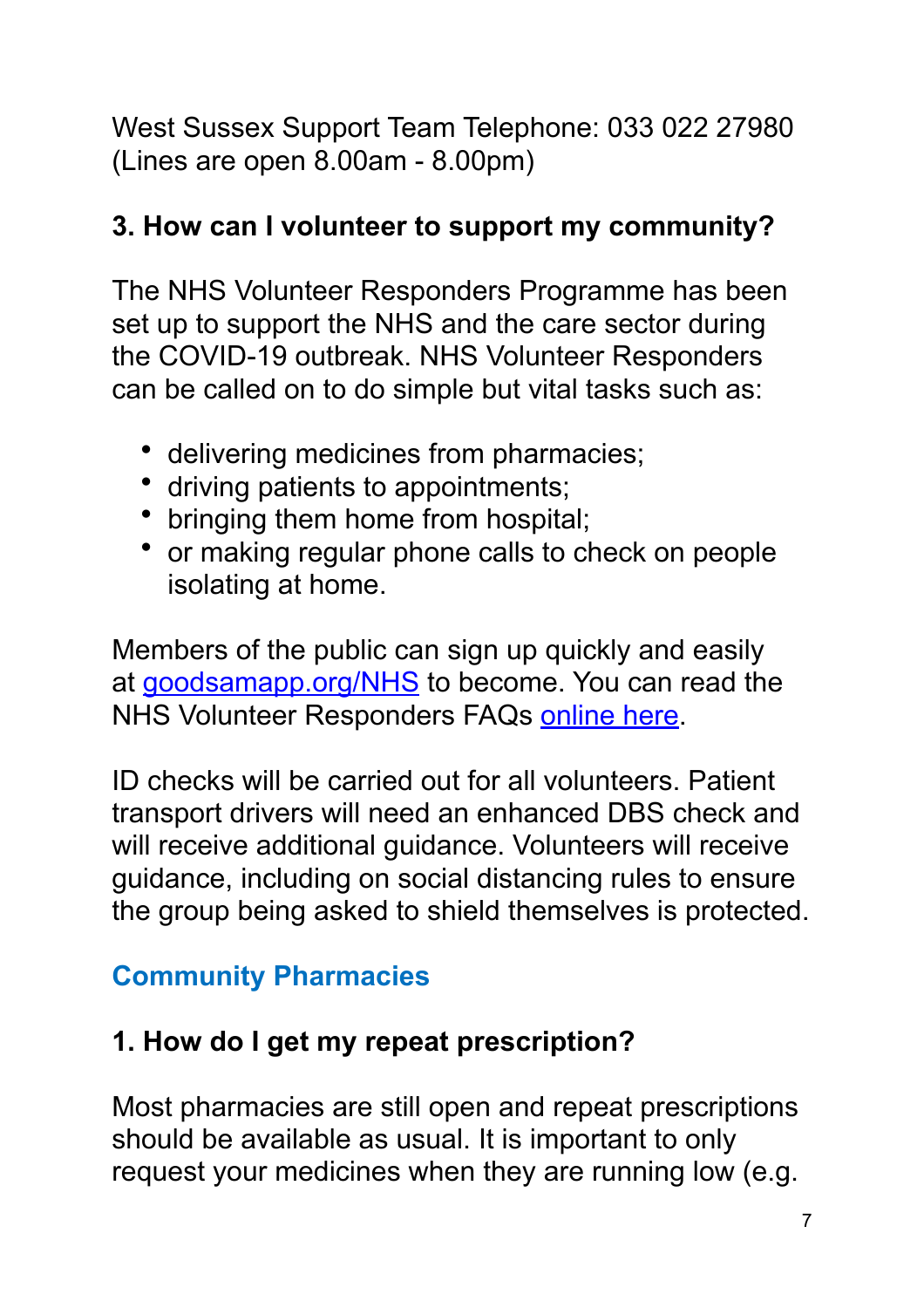one weeks supply left) as you usually would. Ordering medicines too early or ordering more than usual can lead to fewer medicines in the system and potentially, shortages for others.

Manufacturers, wholesalers and pharmacies are working hard to minimise medicine shortages as a result of COVID-19.

It is expected that the recent depletion of paracetamol available to buy over the counter will be replenished soon.

Patients are being encouraged to apply for repeat prescriptions online or using Prescription Ordering Direct (POD) phone service, if this is available with their GP practice. This will speed up the process for repeat prescriptions to be issued.

### **2. I'm self-isolating so cannot get to pharmacy to collect my prescription, what should I do?**

Community pharmacies are extremely busy at the moment and are unlikely to be able to assist with home delivery if it is not normally something you receive.

If you have a repeat prescription and are registered with a medical condition that makes you extremely vulnerable to coronavirus, you can register yourself, or on behalf of someone to get support. [Click here](https://www.gov.uk/coronavirus-extremely-vulnerable) for more information.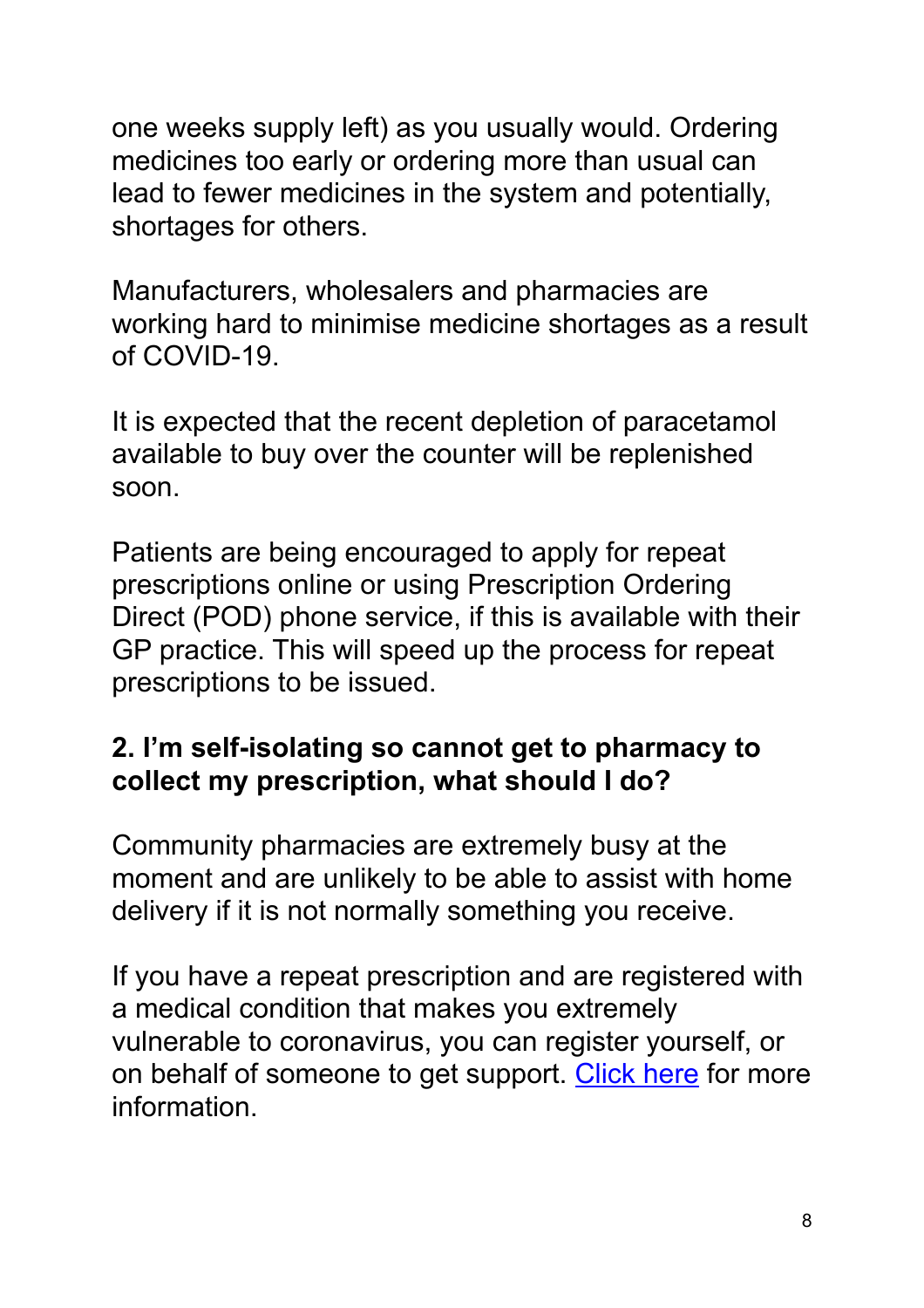If you have a repeat prescription and are self-isolating, see if someone else is able to pick up the prescription for you. If you are isolating, have them drop it off outside your door so that you can avoid face-to-face contact.

NHS Volunteer Responders and local community support can help with delivering medicines from pharmacies, but it is best to check with your pharmacy first.

Community Hubs can also provide support in collecting prescriptions. Click the below links:

## **Brighton and Hove Community Hubs**

Contact details for the Community Support:

[Brighton and Hove Community Support Website](https://new.brighton-hove.gov.uk/coronavirus-covid-19/request-help-yourself-or-someone-else) Telephone number for the service will be published shortly.

## **East Sussex Community Hubs**

Contact details for the Community Hubs in East Sussex are below:

[Eastbourne Community Hub Website](https://www.lewes-eastbourne.gov.uk/community/covid-19/)  Eastbourne Community Hub Telephone: 01323 679722

[Hastings Community Hub Website](https://www.hastings.gov.uk/my-council/covid19/help/) Hastings Community Hub Telephone: 01424 451019

**Lewes Community Hub Website** Lewes Community Hub Telephone: 01273 099956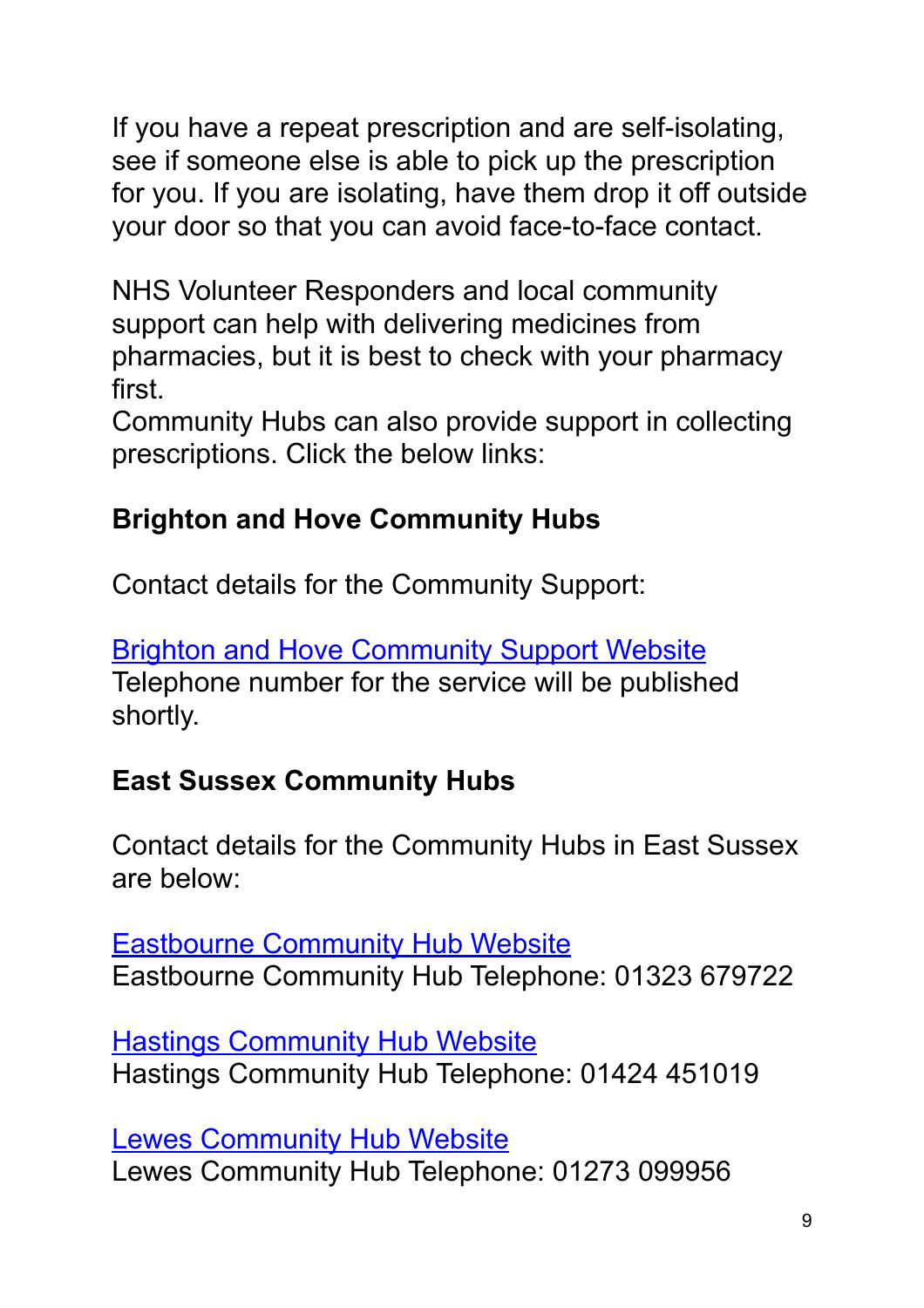#### [Rother Community Hub Website](https://www.rother.gov.uk/news/coronavirus-covid-19-community-support/)

Rother Community Hub Telephone: 01424 787000 (option 4)

[Wealden Community Hub Website](https://www.wealden.gov.uk/news-and-events/coronavirus-covid-19-latest/community-support/) Wealden Community Hub Telephone: 01323 443322

## **West Sussex Community Hubs**

Contact the West Sussex Community Support Team:

[West Sussex Community Support Team Website](https://www.westsussex.gov.uk/leisure-recreation-and-community/supporting-local-communities/community-hub-covid-19/#overview) West Sussex Support Team Telephone: 033 022 27980 (Lines are open 8.00am - 8.00pm)

### **3. Can pharmacists prioritise processing the prescriptions of patients who are at a higher risk of catching COVID-19?**

No, pharmacists are unable to do this. Community pharmacies are extremely busy at the moment and are trying their best to ensure **all** patients get the care they need.

## **Emergency & Urgent Care**

### **1. Are Accident and Emergency (A&E) departments closed? What should I do if there is an emergency?**

A&E departments are not closed and continue to be open to deal with genuine life-threatening emergencies, such as: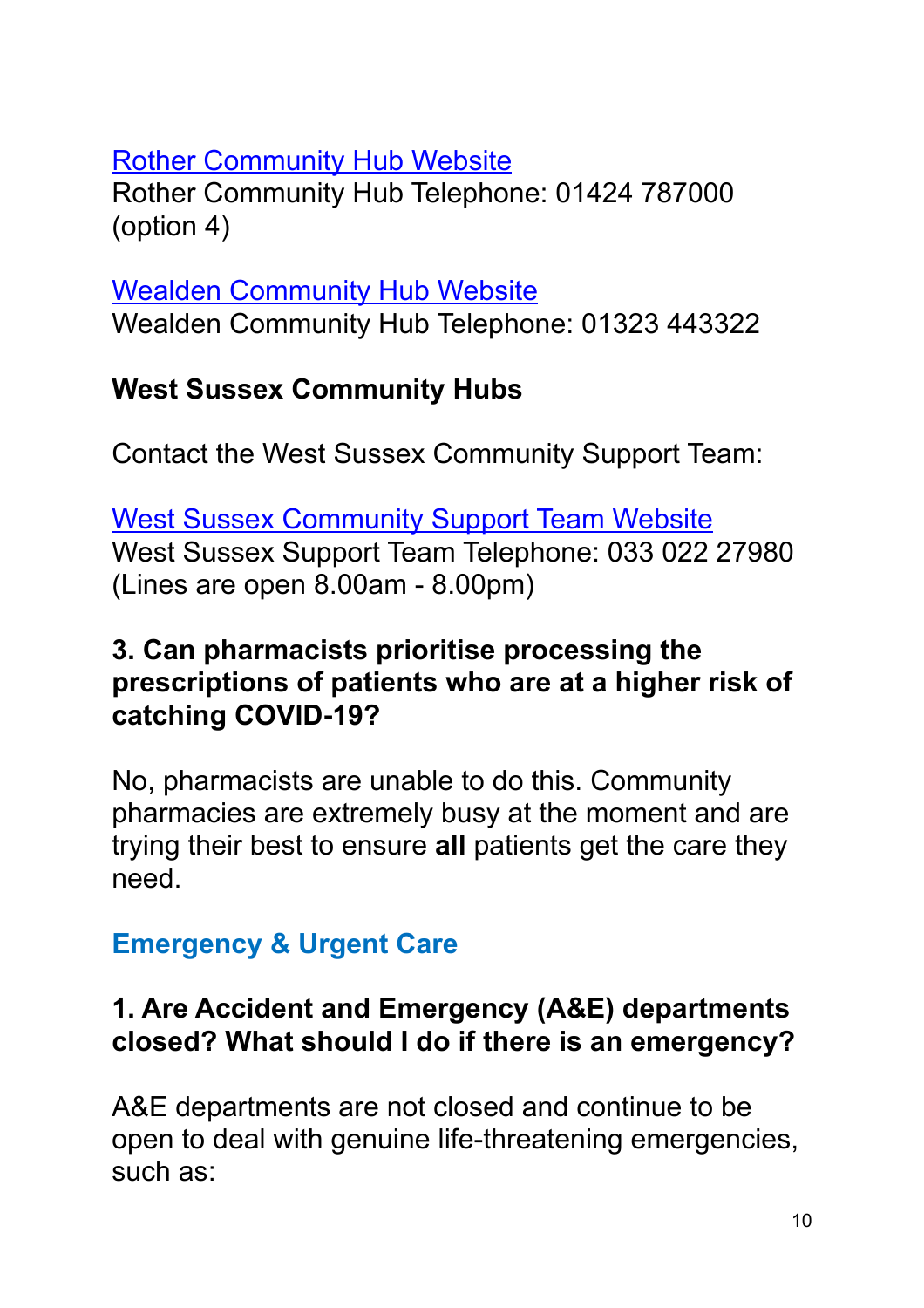- [loss of consciousness](https://www.nhs.uk/conditions/disorders-of-consciousness/causes/)
- acute confused state and fits that are not stopping
- [chest pain](https://www.nhs.uk/conditions/chest-pain/)
- breathing difficulties
- [severe bleeding that cannot be stopped](https://www.nhs.uk/conditions/first-aid/)
- severe [allergic reactions](https://www.nhs.uk/conditions/anaphylaxis/)
- severe burns or scalds
- [stroke](https://www.nhs.uk/conditions/stroke/)
- major trauma such as a road traffic accident

A&E is not an alternative to a GP appointment.

If you have a medical emergency and need an ambulance, you should continue to call 999 or the relevant emergency number in your area. You can use the find nearest A&E [here](https://www.nhs.uk/service-search/other-services/Accident-and-emergency-services/LocationSearch/428).

NHS workers, clinicians and other medical staff are working around the clock to ensure that everyone gets the care they need. The coronavirus pandemic is unprecedented and unplanned for, meaning that lots of emergency measures are being taken. Be as patient as you can with staff - they are doing their best at a very difficult time.

### **2. What should I do for urgent non-coronavirus medical queries?**

Less severe injuries can be treated in urgent care [centres or minor injuries units](https://www.nhs.uk/using-the-nhs/nhs-services/urgent-and-emergency-care/when-to-visit-an-urgent-care-centre/). Conditions that can be treated at an urgent treatment centre include: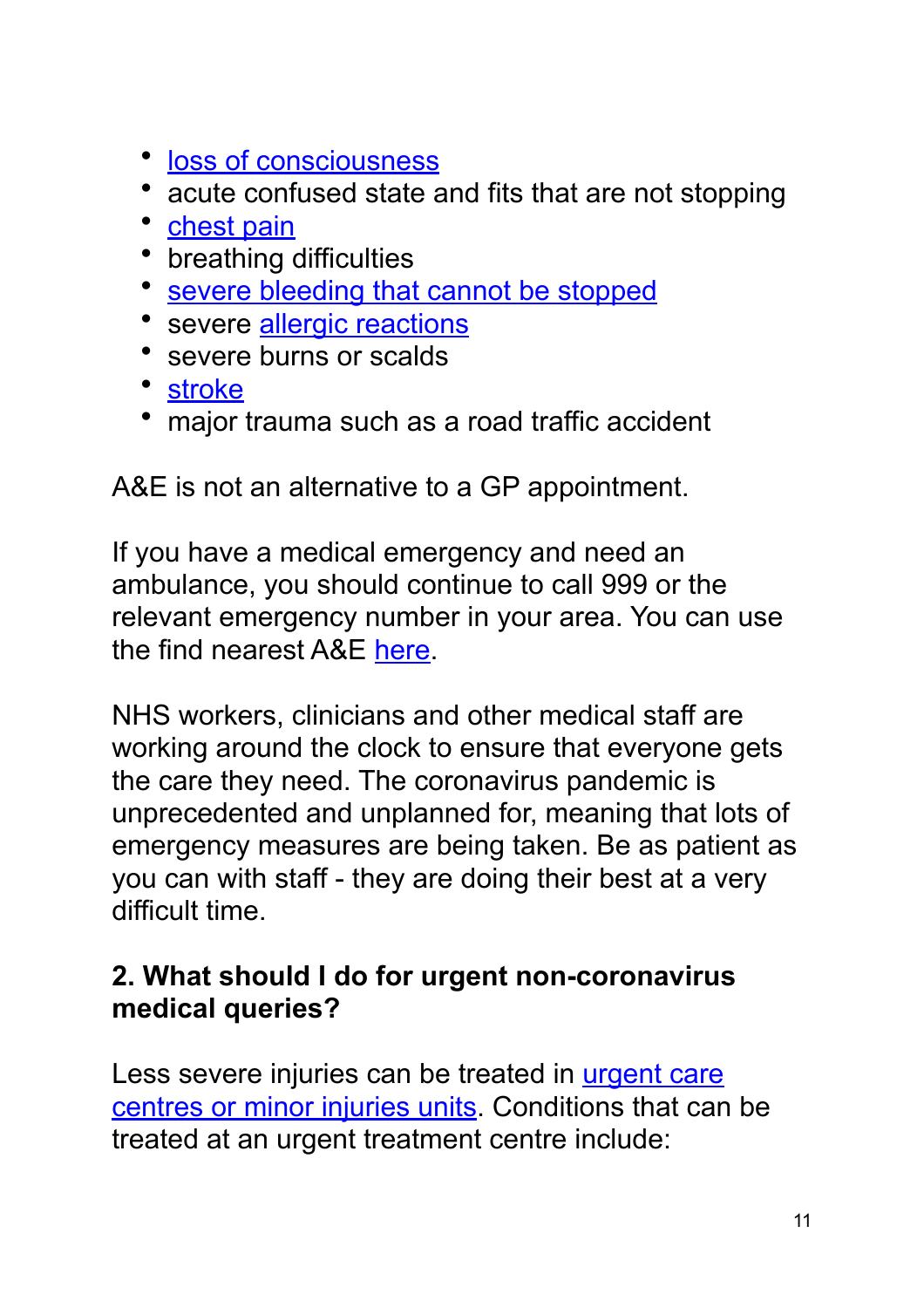- sprains and strains
- suspected broken limbs
- minor head injuries
- cuts and grazes
- bites and stings
- minor scalds and burns
- ear and throat infections
- skin infections and rashes
- eye problems
- coughs and colds
- feverish illness in adults
- feverish illness in children
- abdominal pain
- vomiting and diarrhoea
- emergency contraception

You can find your nearest urgent care centre or minor injuries unit [here](https://www.nhs.uk/service-search/other-services/Urgent%2520Care/LocationSearch/1824). We advise to check for any local changes before accessing this service.

Alternatively you can go to [111.nhs.uk](https://111.nhs.uk/?utm_source=nhsuk&utm_campaign=nhs_services&utm_content=when_to_go_to_ae) or call 111, which will direct you to the best local service.

NHS workers, clinicians and other medical staff are working around the clock to ensure that everyone gets the care they need. The coronavirus pandemic is unprecedented and unplanned for, meaning that lots of emergency measures are being taken. Be as patient as you can with staff - they are doing their best at a very difficult time.

## **Hospital Care**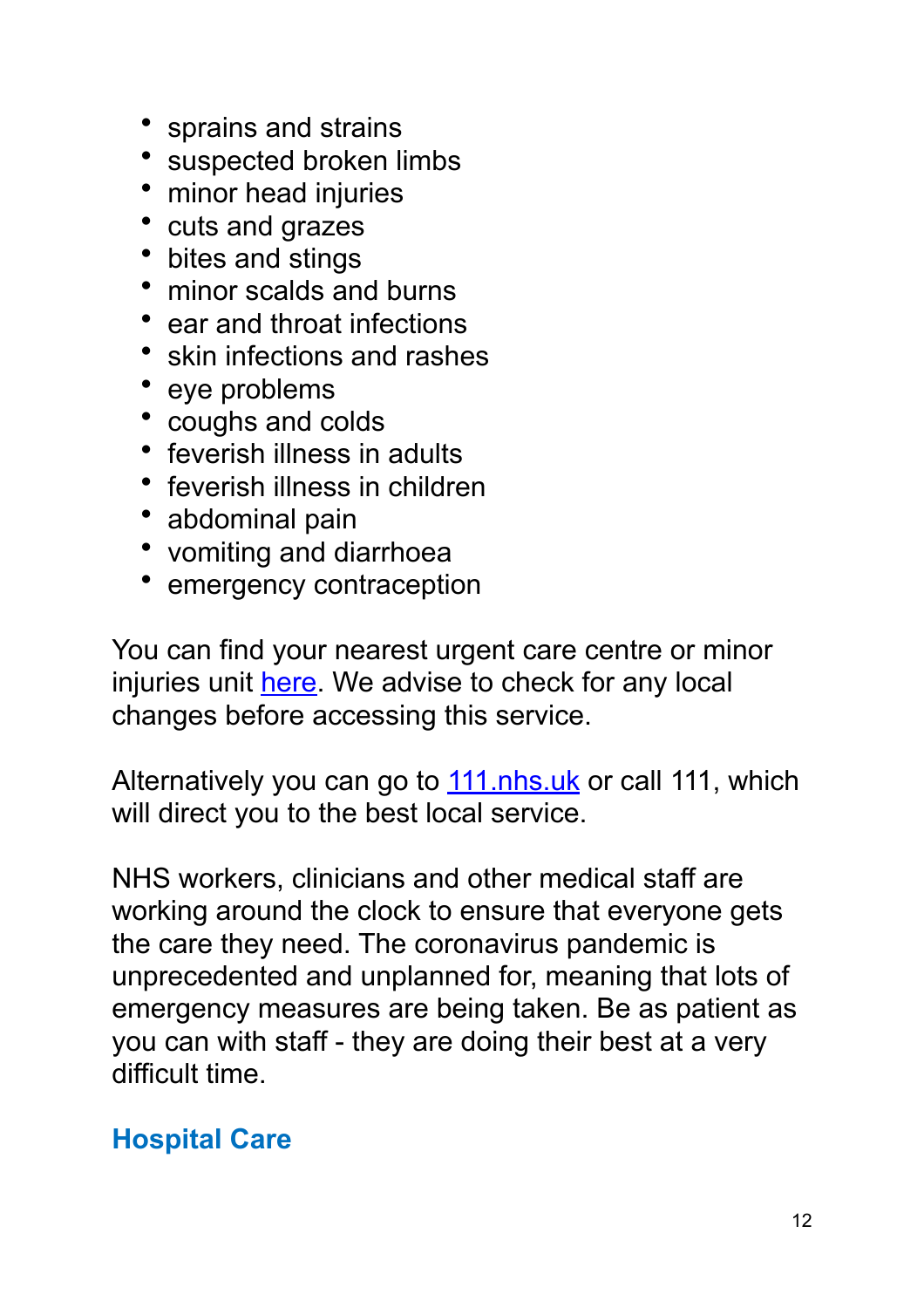## **1. What are the new hospital visiting restrictions?**

The difficult, but essential, decision to restrict visiting throughout hospitals with immediate effect and until further notice has been made.

The only exceptional circumstances where one visitor – an immediate family member or carer – will be permitted to visit are listed below:

- The patient you wish to visit is receiving end-of-life care.
- You are the birthing partner accompanying a woman in labour.
- You are a parent or appropriate adult visiting your child.

Please contact the ward or department in advance to discuss appropriate arrangements.

Your health, safety and wellbeing, that of our patients, communities and individuals and teams across the organisation remain our absolute priority. Please find other ways of keeping in touch with your loved ones in hospital, like phone and video calls.

## **Mental Health and Wellbeing**

**1. I feel anxious, worried and lonely and want support with this, where should I access this support?**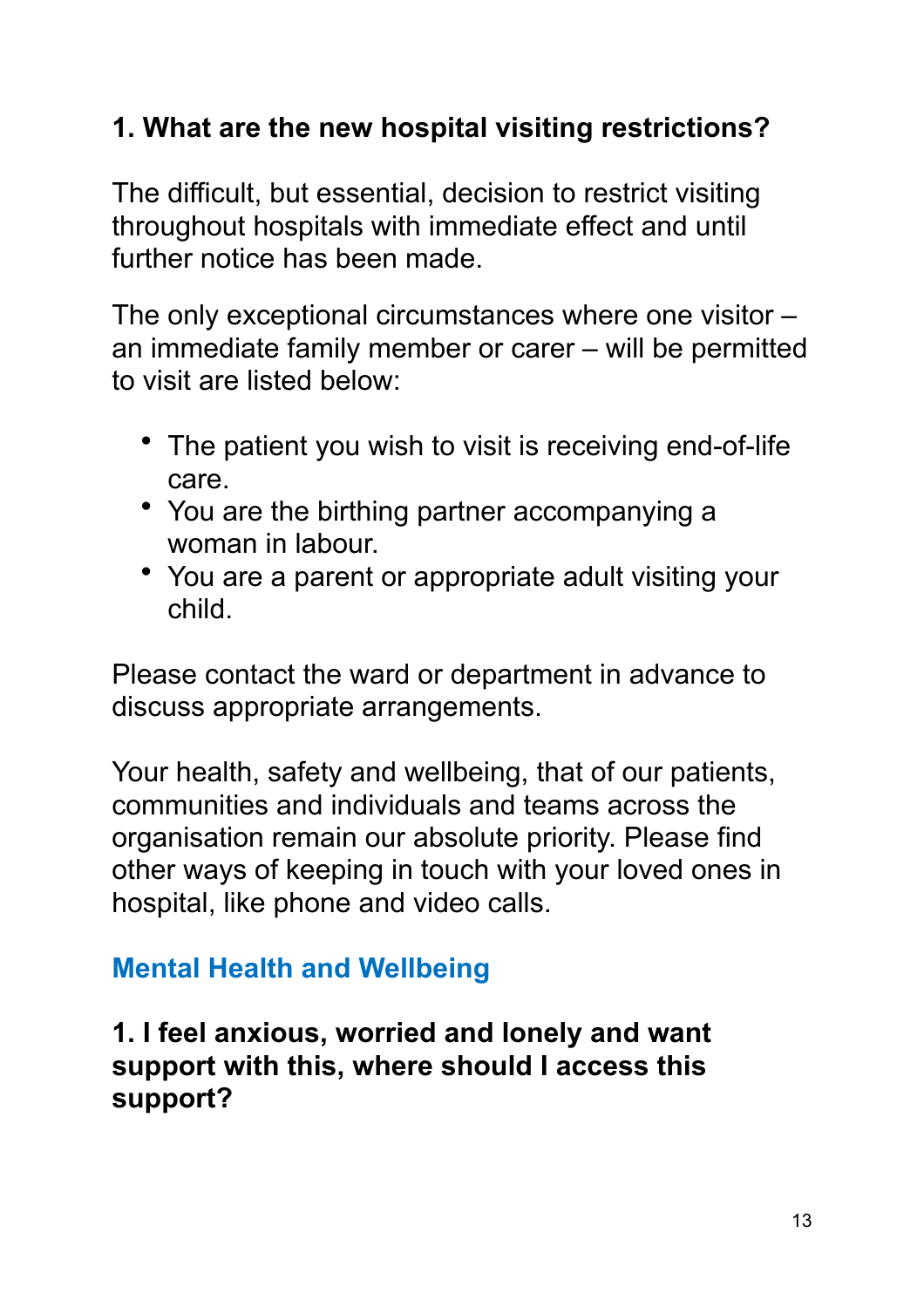You might be worried about coronavirus (COVID-19) and how it could affect your life. We have created a dedicated webpage with links to services in the local community. Click the links below:

[NHS Brighton and Hove CCG](https://www.brightonandhoveccg.nhs.uk/your-care/coronavirus-covid-19/) [NHS East Sussex CCG](https://www.eastsussexccg.nhs.uk/your-care/coronavirus-covid-19/) [NHS West Sussex CCG](https://www.westsussexccg.nhs.uk/) 

## **2. Where can I get further support?**

It is quite common to experience short-lived physical symptoms when your mood is low or anxious, for example:

- faster, irregular or more noticeable heartbeat
- feeling lightheaded and dizzy
- headaches
- chest pains or loss of appetite

It can be difficult to know what is causing these symptoms, but often people who experience them due to stress, anxiety or low mood find that they get worse when they focus on them. See advice from the NHS on [managing the physical symptoms](https://www.nhs.uk/conditions/stress-anxiety-depression/understanding-panic/).

If you are concerned about your physical symptoms, then do contact [NHS 111 online.](https://111.nhs.uk/)

For advice on coronavirus (COVID-19) and any symptoms see the **NHS website**.

If you are experiencing stress, feelings of anxiety or low mood, you can use the [NHS mental health and](https://www.nhs.uk/conditions/stress-anxiety-depression/)  [wellbeing advice website for self-assessment, a](https://www.nhs.uk/conditions/stress-anxiety-depression/)udio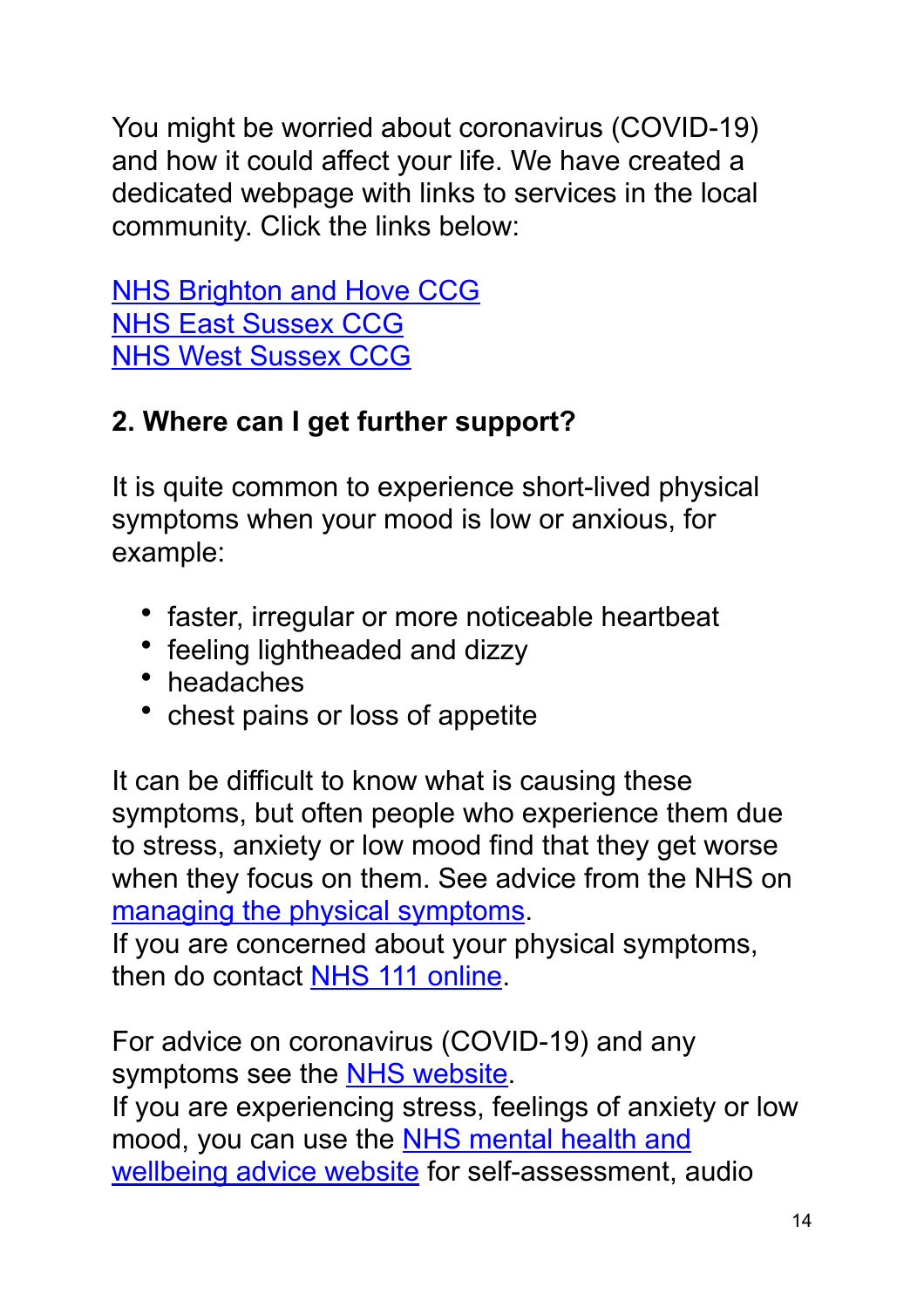guides and practical tools [Every Mind Matters](https://www.nhs.uk/oneyou/every-mind-matters/) also provides simple tips and advice to start taking better care of your mental health. If you are still struggling after several weeks and it is affecting your daily life, please contact [NHS 111 online](https://111.nhs.uk/). If you have no internet access, you should call NHS 111.

In a medical emergency [call 999](https://www.nhs.uk/using-the-nhs/nhs-services/urgent-and-emergency-care/when-to-call-999/). This is when someone is seriously ill or injured and their life is at risk. A mental health emergency should be taken as seriously as a physical health emergency.

## **Myths and misinformation**

#### **1. There is a lot of misinformation about coronavirus, how do I know what is correct?**

A new GOV.UK WhatsApp Coronavirus Information Service has now been launched to combat the spread of misinformation. To use the service, members of the public simply add +44 7860 064422 to their contacts and send a WhatsApp message saying "Hi".

### **2. Are homemade face masks effective?**

The use of homemade and fabric masks is not recommended. Inappropriate use of facemasks and use of non-conforming products can lead to a greater risk of self-inoculation.

An effective face mask for use in healthcare must conform to British Safety Standards: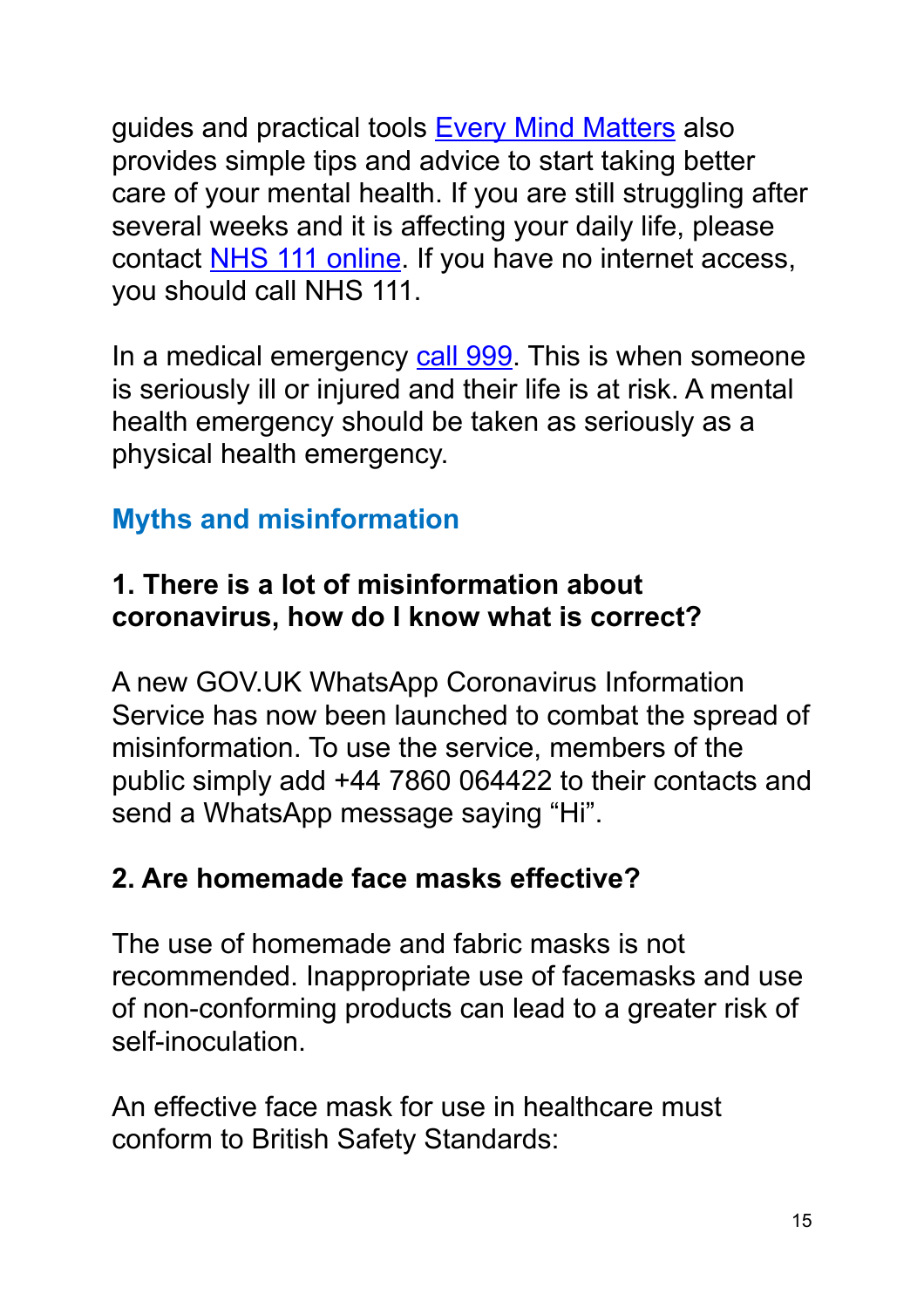- Carry the CE mark
- Be certified as fluid repellent:

o **EN 14683 Type IIR performance ASTM F2100 level 2 or level 3 or equivalent**; Fluid resistance at minimum 120 mmHg pressure based on ASTM F1862-07, ISO 22609, or equivalent Breathability: MIL–M-36945C, EN 14683 annex C, or equivalent Filtration efficiency: ASTM F2101, EN14683 annex B, or equivalent [https://www.who.int/medical\\_devices/](https://www.who.int/medical_devices/ppe_ebola_24nov_en.pdf) [ppe\\_ebola\\_24nov\\_en.pdf](https://www.who.int/medical_devices/ppe_ebola_24nov_en.pdf)

Masks must be disposed of when soiled/damp (approximately 20minutes) and immediately following close contact with a suspected or confirmed case of COVID-19.

**Tell us about your experiences and let us know what you need!** 

### **1. Who should I contact if I have a question or want to give feedback about my experiences of health and care services?**

The Sussex Covid-19 NHS Community Connectors Team ensure that our people and communities across Sussex can ask questions and give feedback about their experiences of health and care services at this difficult time.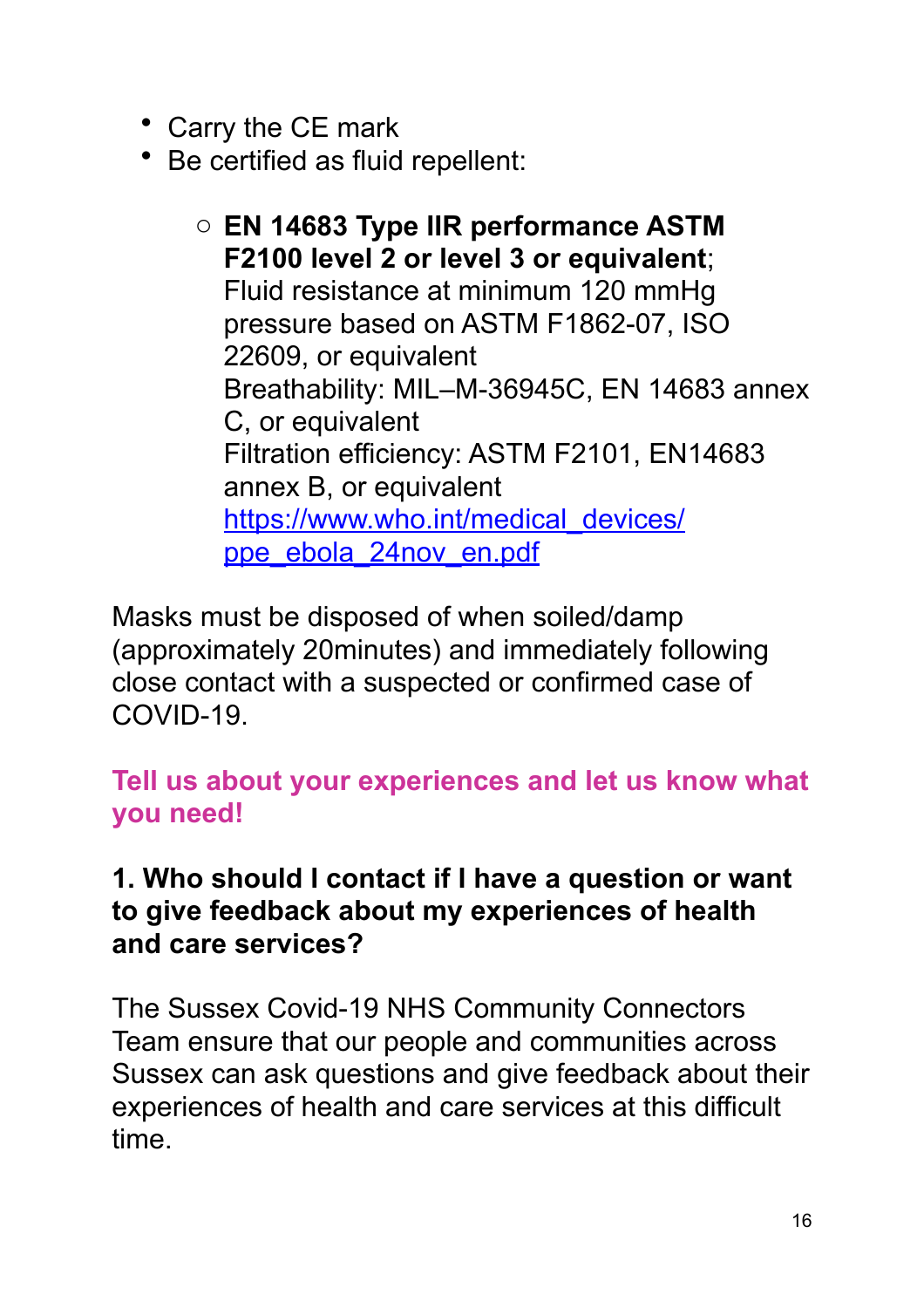Covid-19 Community Connectors Team are here to help make sure you, and the people you help and support, get the information and support needed. Please do contact the team using the contact details below:

#### **Email:** [sxccg.involvement@nhs.net](mailto:sxccg.involvement@nhs.net) **Telephone:** 012 73 238 725

Deaf British Sign Language (BSL) users can use a Video Relay Service (VRS) called SignLive (a free app which connects deaf people to a qualified British Sign Language Interpreter before connecting you to one of the Community Connectors Team).

Simply **download the SignLive app**, register your details, and search for NHS Brighton and Hove in the Community Directory. An interpreter will join you on the call before the call is put through to the engagement team.

This service is currently available every **Thursday from 14:00-16:00**. Please contact the Community Connectors using the details above if this is not convenient.

#### **2. I want to raise concerns about NHS and social care services to an independent body, who can I talk to?**

You can also raise issues through Healthwatch, which is an independent body responsible for gathering people's views of health and social care services. Contact details are below: